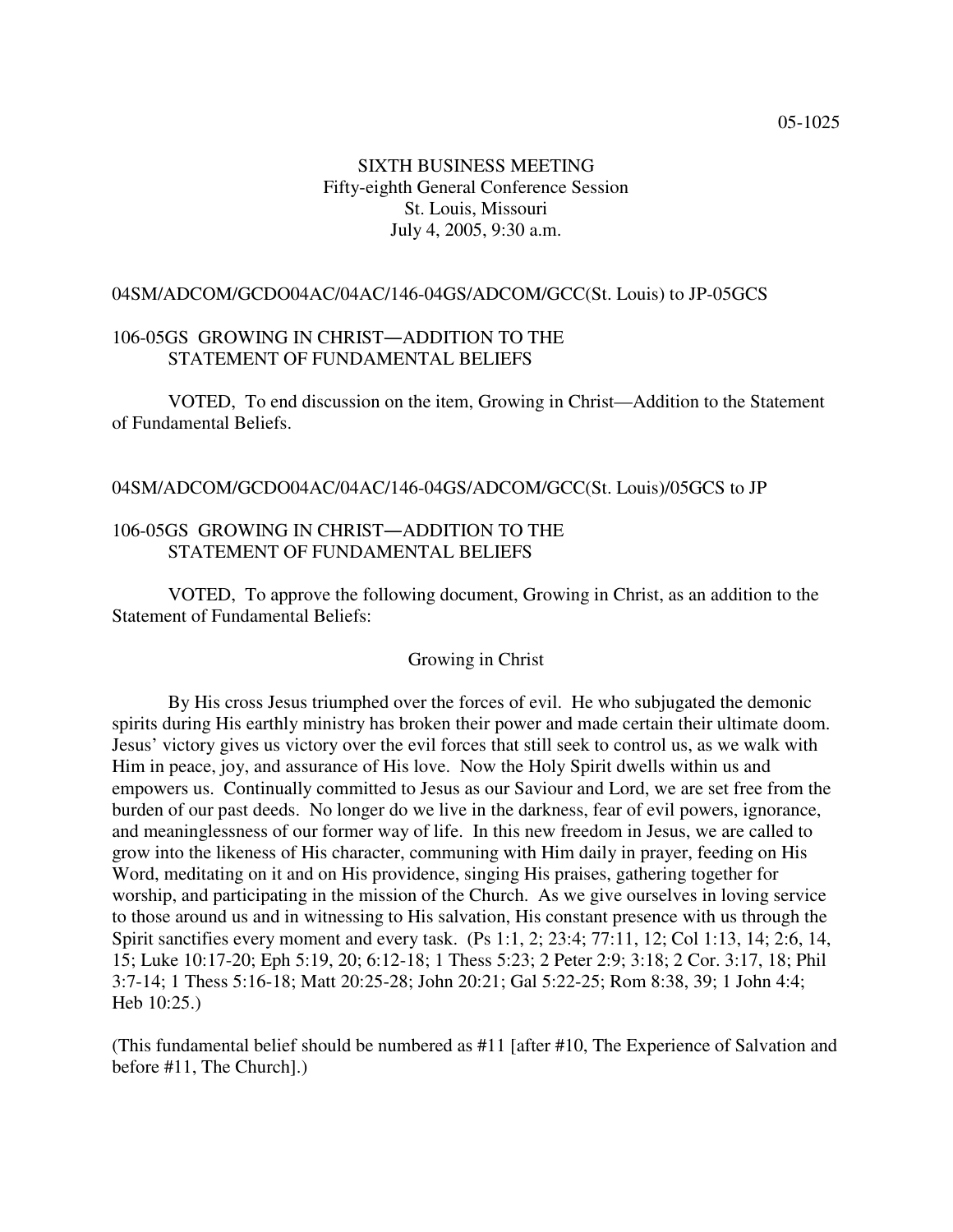05-1026 July 4, 2005, a.m. General Conference Session

## PRE/ADCOM/117-01G/02SM/109-02GS/109-03GS/106-04GS/05GCS to LRE

## 119-05GS PUBLISHING DEPARTMENT-CHANGE OF NAME

VOTED, To change the name of the Publishing Department to Publishing Ministries Department.

# PRE/ADCOM/GCC(St. Louis)/05GCS to LRE

## 146-05GS YOUTH DEPARTMENT—NAME CHANGE

VOTED, To change the name of the Youth Department to Youth Ministries Department with adjustments to be made in all appropriate documents.

## SEC/Con&By/ADCOM/SecC/GCDO04AC/04AC/549-04GS/05GCS to LRE

#### 200-05GS MEMBERSHIP - CONSTITUTION AND BYLAWS AMENDMENT

VOTED, To amend General Conference Constitution and Bylaws, Constitution, Article IV—Membership, to read as follows:

## ARTICLE IV—MEMBERSHIP

Sec. 1. The membership of the General Conference shall consist of:

a. All union conferences and union missions that have been or shall be properly organized and accepted by vote of the General Conference in session.

b. All conferences and missions Any conferences, missions<sup>\*</sup>, and unions of churches directly attached to the General Conference, and all conferences any conferences, and missions and unions of churches directly attached to a division, that have been or shall be properly organized.

\*In several areas of the world, local field units not holding conference status may be classified with terminology other than "mission." For the purposes of Article IV, such field units may be considered equivalent to a mission provided they have two or more officers and an executive committee and observe a schedule of regular constituency meetings.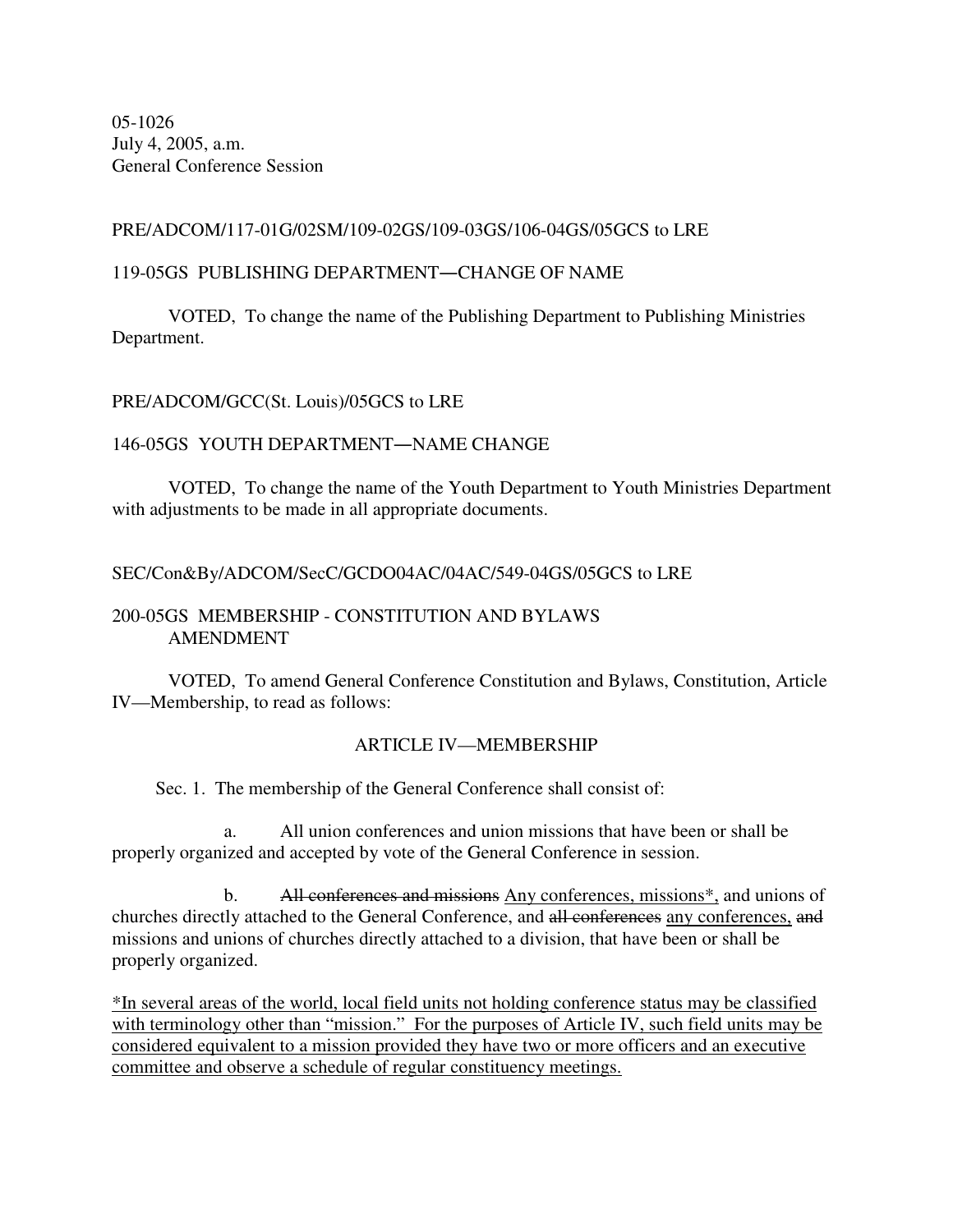05-1027 July 4, 2005, a.m. General Conference Session

# SEC/Con&By/ADCOM/GCDO01AC/201-01GS/02SM/200-02GS/200-03GS/200-04GS to LRE-05GCS

# 204-05GS UNDERSECRETARY AND ASSOCIATE SECRETARIES - CONSTITUTION AND BYLAWS AMENDMENT

This item was discussed for some time and will be brought back to the afternoon session.

## NomCom05GCS/05GCS to MAB

## NOMINATING COMMITTEE REPORT #4

VOTED, To approve the following partial report of the Nominating Committee:

#### General Conference

Undersecretary: Larry R Evans

Associate Secretaries: Douglas Clayville Agustin Galicia Vernon B Parmenter Claude Sabot

Undertreasurer: Steven G Rose

Associate Treasurers: George O Egwakhe Jose R Lizardo Daisy Jane F Orion Roy E Ryan